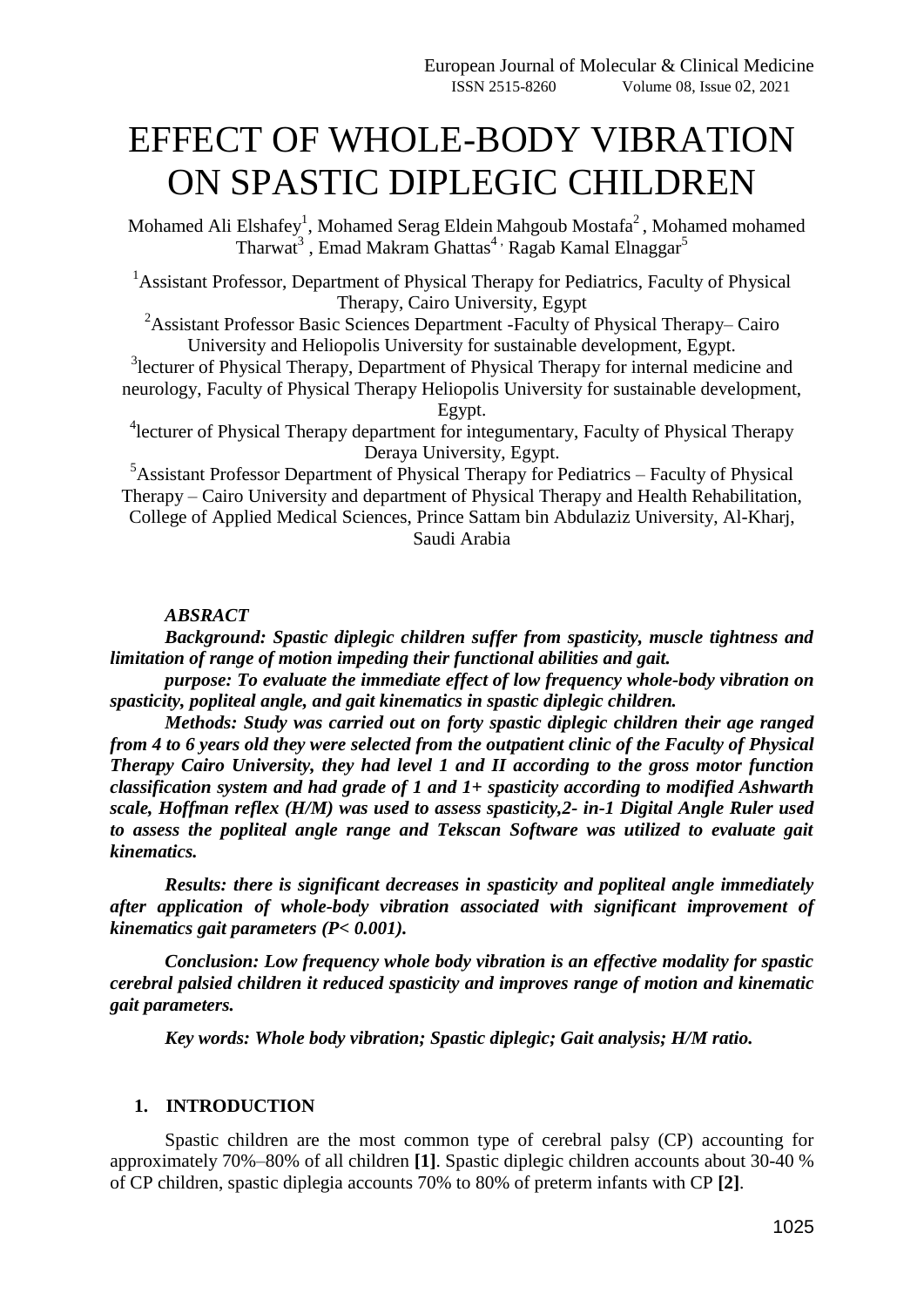Spasticity is a muscular response increased with velocity when the muscle is stretched passively. Spastic dipelgic children had muscular stiffness in the affected limbs causing limitation of movements **[3**], lower extremities are more affected than upper extremities in spastic diplegic children [**4,5].**

Diplegic children had lumbar lordosis, anterior pelvic tilt, hip adduction and internal rotation, knee flexion, toe in and equinovalgus foot deformity. Diplegic children walk with abnormal adapted gait pattern as equinus, jumping, crouched, scissoring and stiff knee gait pattern **[6]**.

Diplegic children had flexed and internal rotated hips, semi flexed knees with planter flexed ankles. The upper limbs pattern delayed up to three or four years of age, it includes shoulder internal rotation, elbows flexion, wrists and fingers flexion, and adducted opposed thumbs **[7]**.

Diplegic children had poor motor control, abnormal muscle contracture and abnormal muscular co contraction affecting the selective motor control and voluntary excursion of movement and function pattern. Diplegic children had weakness in posture reaction and mechanisms leading to poor balance and movement strategy **[8]**.

Whole body vibration (WBV) is Mechanical oscillation generates force that acts on the body with different amplitudes and frequencies **[9]**, was introduced to decrease muscle weakness and loss bone density in cosmonauts because lack gravity in the **[10]**. Whole body vibration improves balance, bone mineral density and stimulate muscle spindles and Golgi tendon organ thus reducing muscle spasticity **[11]**.Whole body vibration modulate muscle tone **[12],** stimulate proprioceptive reflex, reduce pain **[13],** and had warm-up effect reducing risk of soft tissue **[14].**

To date, limited research investigated the immediate effect of low frequency WBV on lower extremity spasticity and ambulation in spastic diplegic children **[15].** The current study aimed to determine the effectiveness of low frequency WBV on lower extremity spasticity, popliteal angle range and kinematics gait parameters in spastic diplegic children.

# **2. Materials and Methods**

## **Study design**

The design of the study was prospective intervention study. Informed consent was obtained from all the participants caregivers the study was approved by the ethical committee of the faculty of physical therapy of Cairo university (P.T. RECC/012/001846).

## **Participants**

Forty spastic diplegic children were selected from the outpatient clinic of Faculty of Physical Therapy Cairo University, their age ranged from four to six years they had level I and II according to Gross Motor Function Classification System and Spasticity grade 1 and  $1^+$ according to Modified Ashworth Scale, they can understand order and follow instruction. Children were excluded if they had visual or auditory problems, uncontrolled convulsions, fixed contractures and deformities, surgical intervention less than one year and Children injected by BOTOX within four months.

## **Materials**

Modified Ashworth scale: to measure the grade of spasticity of the selected children **[16].** Gross motor function classification system Expanded and Revised version to measure function activities level of the selected children **[17].** 2- in-1 Digital Angle Ruler (Made in china). EMG Neuropac S1, Model DI 90B, SN 00030, made in Japan to measure H\M ratio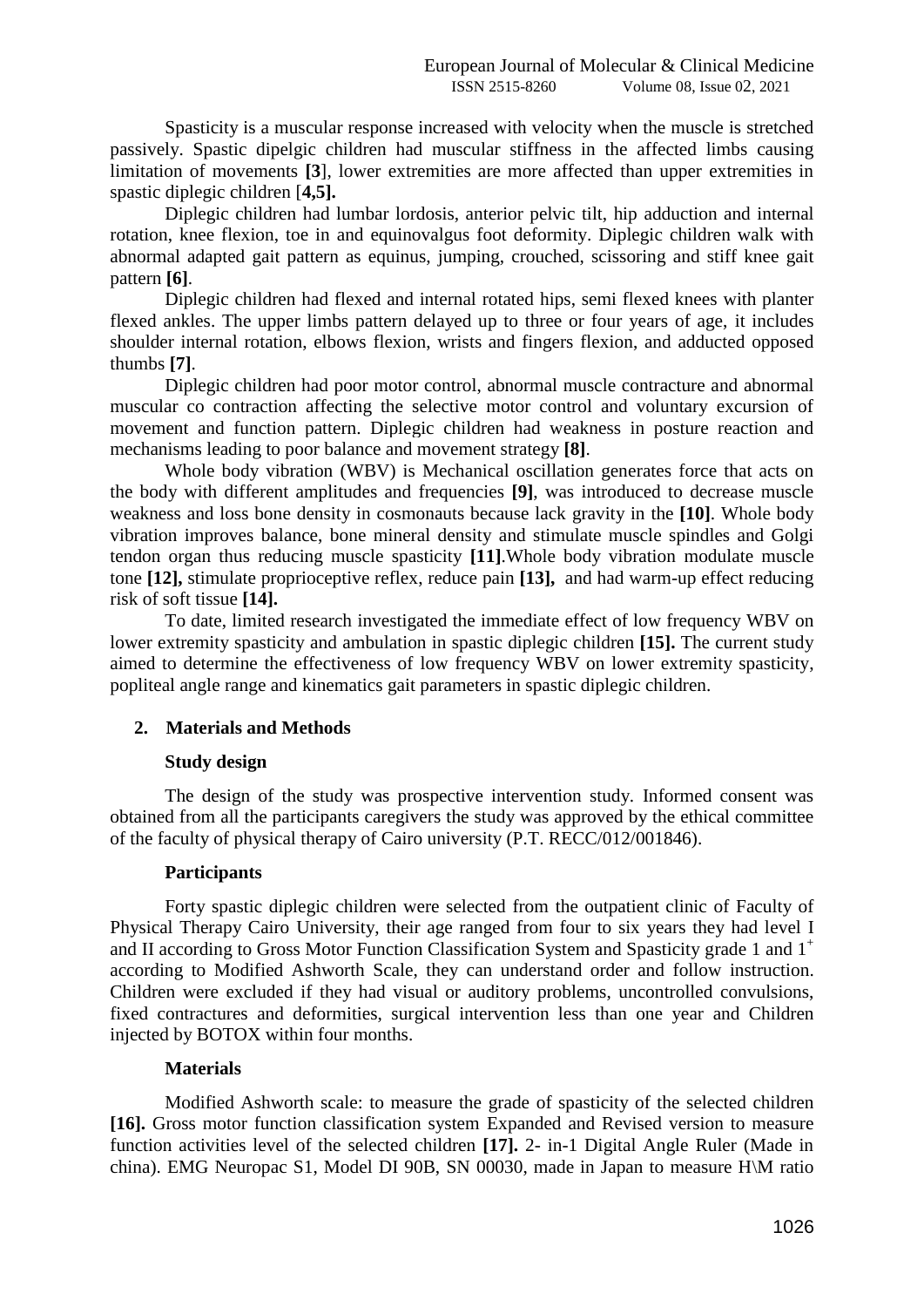and Tekscan's walkway pressure assessment (Tekscan Inc., Boston, USA) system – Tekscan to measure gait kinematics **[18]**. Whole body vibrator (vegamax fitness VG300A, made in china).

## **Procedure**

Spasticity, popliteal angle and gait kinematics were assessed before and immediately after application of whole body vibration, the child lies in a prone position to measure H\M ratio firstly by EMG from the soleus muscle then changes his position to supine to evaluate the popliteal angle by 2- in-1 Digital Angle Ruler, then gait kinematics were evaluated by Tekscan Software. All children received whole body vibration for twenty minutes, the vibration protocol was 20 Hz with 2 mm vertical displacement with children in a semi-squat position on the platform to focus energy on the lower extremities **[19]**.

1- Hoffmann reflex of soleus muscle: The soleus H-reflex, is obtained by anodal stimulation of the posterior tibial nerve at the popliteal fossa, stimulation starts with Small intensities to record H- response then with higher intensities to record M- response **[20]**.

2- The popliteal angle was measured by 2- in-1 Digital Angle Ruler from supine position with hip flexed to right angle **[21]**.

3- Tekscan's walkway pressure assessment system used to measure step length, step width, foot angle, walking speed and time. The child was instructed to walk over the walkway for two or three times till the child became adapted with the apparatus then the data recorded. The data then were displayed and exported in spread sheet form.

**Data Analysis:** The statistical analyses were performed by the statistical package of social sciences (SPSS) version 20. Descriptive statistics (mean and standard deviation) were computed for all data. The paired t - test was applied for comparison within the group**.**

# **3. Results**

# **I- General characteristics of the subjects**

The mean age of children was  $5.33 \pm 0.82$  years. The gender distribution of children revealed that there were 21 (52.5%) girls and 19 (47.5%) boys. The spasticity grade distribution of children revealed that there were 18 (45%) children were with spasticity grade I and 22 (55%) children with spasticity grade II. The GMFM distribution of children revealed that there were 23(57.5%) children were with GMFM level I and 17 (42.5.%) children with level II.

## **II. Effect of application of WBV on H/M ratio**

as shown in table (1) there was a significant decrease in H/M ratio in comparison of the pre and immediate post application of WBV ( $p = 0.0001$ ) The mean difference was 8.84 and the percent of change was 28.84%.

## **III. Effect of application of WBV on popliteal angle**

as shown in table (1) there was significant decrease popliteal angle in comparison of pre and immediate post application of WBV ( $p = 0.0001$ ). The mean difference was 10.2 degrees, and the percent of change was 25.04%.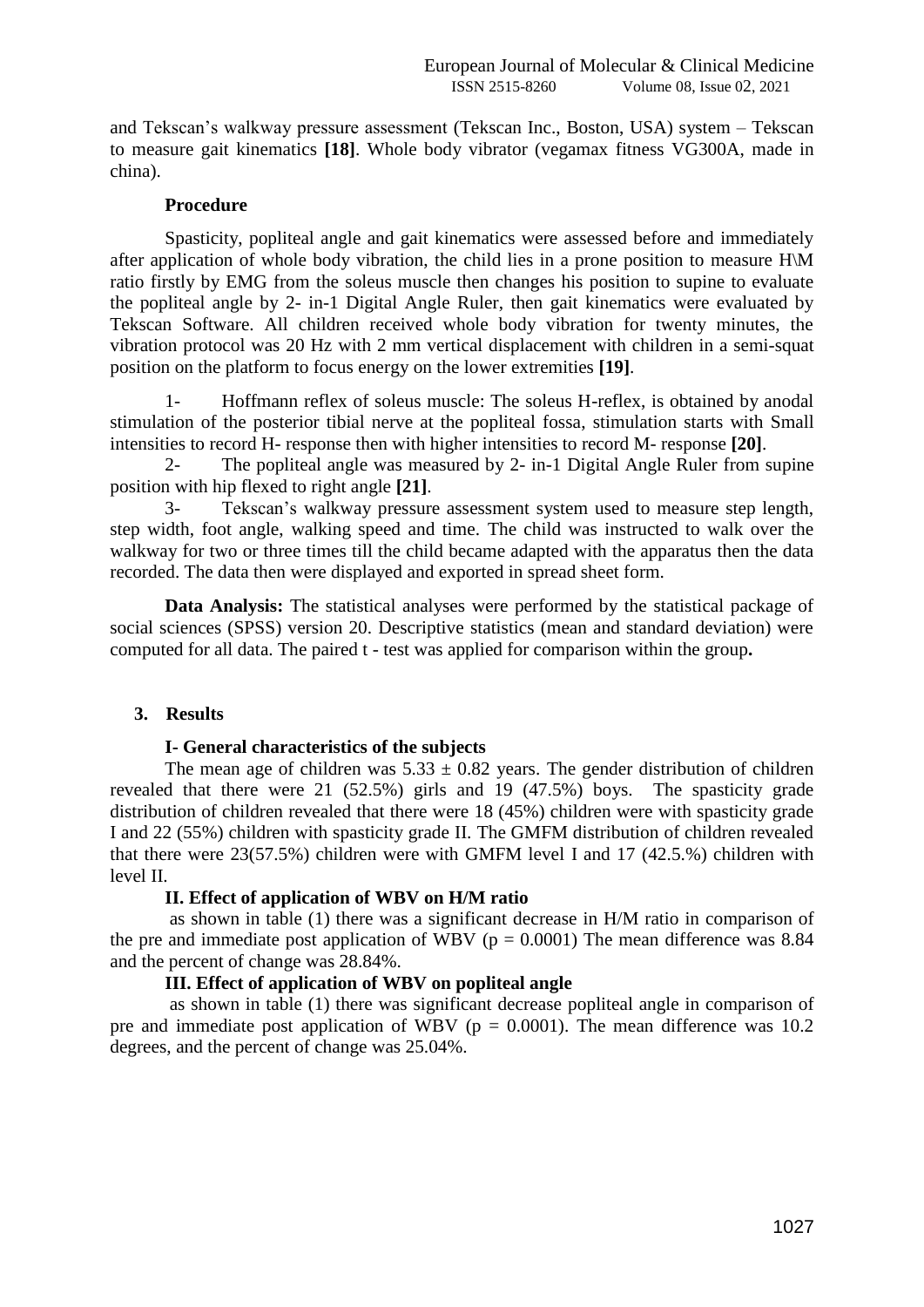| H/M ratio<br>$X \pm SD$          |                                 | t-value | p-                      | <b>Sig</b> |  |
|----------------------------------|---------------------------------|---------|-------------------------|------------|--|
| <b>Pretreatment</b>              | <b>Immediate post treatment</b> |         | value                   |            |  |
| $30.65 \pm 5.84$                 | $21.81 \pm 6.51$                | 41.52   | 0.0001                  |            |  |
| <b>Popliteal angle (degrees)</b> |                                 |         |                         |            |  |
| $X \pm SD$                       |                                 | t-value | $\mathbf{p}$ -<br>value | Sig        |  |
| <b>Pretreatment</b>              | Immediate post treatment        |         |                         |            |  |
| $37.53 \pm 6.45$                 | $28.43 \pm 6.19$                | 32.75   | 0.0001                  |            |  |

**Table 1.** *Comparison of H/M ratio and popliteal angle between pre and immediate post application of WBV*

## **IV- Comparison between pre and immediate post application of WBV of spatial parameters**

There was a significant increase in step length immediate post application of WBV compared with pre application of WBV ( $p = 0.0001$ ). The mean difference was 5.05 cm, and the percent of change was 26.64%. There was a significant increase in step width immediately post application of WBV as compared with pre application of WBV ( $p = 0.002$ ). The mean difference was -0.92 cm, and the percent of change was 14.39%. There was a significant increase in foot angle immediately post application of WBV as compared with pre application of WBV ( $p = 0.0001$ ). The mean difference was -4.84 degrees, and the percent of change was 31.02% as shown in table (2).

**Table 2.** *Comparison between pre and immediate post application of WBV of spatial parameters* 

| <b>Spatial parameters</b>                                                                       | Pre              | <i>immediate</i><br><b>Post</b> | <b>MD</b> | $%$ of<br>change | $t-$<br>value | $\mathbf{p}$ -<br>value | <b>Sig</b> |
|-------------------------------------------------------------------------------------------------|------------------|---------------------------------|-----------|------------------|---------------|-------------------------|------------|
|                                                                                                 | $X \pm SD$       | $X \pm SD$                      |           |                  |               |                         |            |
| step length (cm)                                                                                | $18.95 \pm 4.65$ | $24 \pm 4.82$                   | 5.05      | 26.64            | $-6.33$       | 0.0001                  | S          |
| step width (cm)                                                                                 | $6.39 \pm 1.69$  | $7.31 \pm 1.02$                 | $-0.92$   | 14.39            | $-3.92$       | 0.002                   | S          |
| foot angle (degree)                                                                             | $15.6 \pm 7.34$  | $20.44 \pm 3.62$                | $-4.84$   | 31.02            | $-5.97$       | 0.0001                  | S          |
| : Probability<br>p<br>$\mathbf X$<br>: Mean difference<br>: Mean<br><b>MD</b><br>value<br>value |                  |                                 |           |                  |               |                         |            |
| : Paired t value<br>S<br><b>SD</b><br>: Standard<br>: Significant<br>deviation<br>value         |                  |                                 |           |                  |               |                         |            |

# **V- Comparison between pre and immediate post application of WBV of temporal parameters**

There was a significant increase in cadence immediately post application of WBV as compared with pre application of WBV ( $p = 0.001$ ). The mean difference was 7.39 cm, and the percent of change was 9.71%. There was a significant increase in gait velocity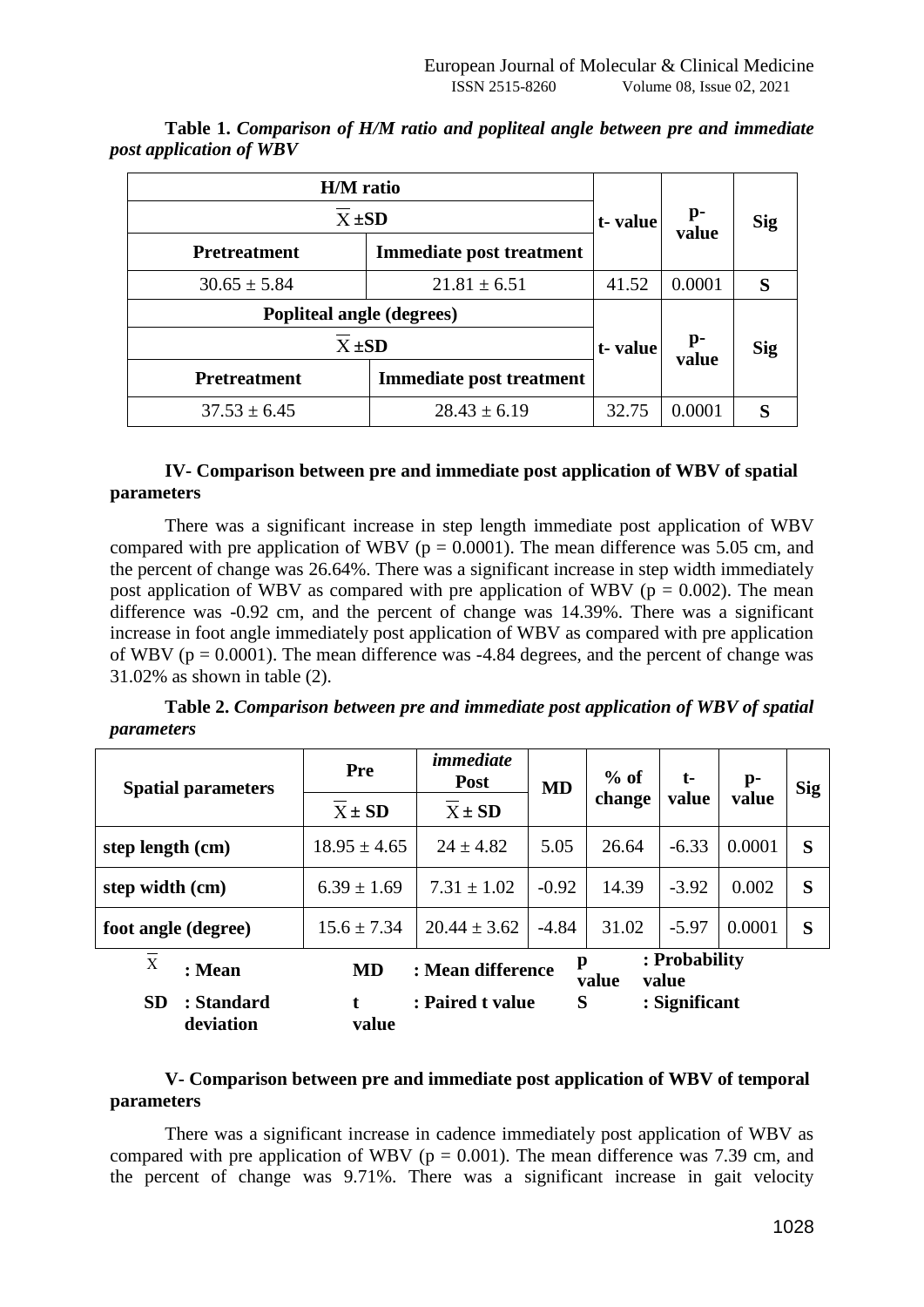immediately post application of WBV as compared with pre application of WBV ( $p = 0.001$ ). The mean difference was 6.6 cm/sec, and the percent of change was 16.76 as shown in table (3).

| <b>Temporal</b>                                                                       | Pre               | immediate<br><b>Post</b> | <b>MD</b> | $%$ of | t-       | p-    | <b>Sig</b> |
|---------------------------------------------------------------------------------------|-------------------|--------------------------|-----------|--------|----------|-------|------------|
| parameters                                                                            | $X \pm SD$        | $X \pm SD$               |           | change | value    | value |            |
| Cadence (steps/min)                                                                   | $76.09 \pm 9.16$  | $83.48 \pm 8.54$         | $-7.39$   | 9.71   | $-8.01$  | 0.001 | S          |
| <b>Gait velocity (cm/sec)</b>                                                         | $39.36 \pm 14.7$  | $45.96 \pm$<br>12.53     | $-6.6$    | 16.76  | $-7.7$   | 0.001 | S          |
| $\overline{X}$ : Mean<br>p value: Probability value<br><b>MD</b> : Mean<br>difference |                   |                          |           |        |          |       |            |
| <b>SD</b> : Standard                                                                  | t value: Paired t |                          | S:        |        | NS: Non- |       |            |

**value**

**Table 3.** *Comparison between pre and immediate post application of WBV of temporal parameters.*

## **4. DISCUSSION**

**deviation**

Whole body vibration is a commonly used method in pediatric rehabilitation centers for physical disabled children as it is useful in treatment of spastic children, with minimal cost as appose to the more expensive ways used to inhibit spasticity and had long term effect but there is limited research studying its immediate effect on low frequency WBV on spastic children, as spasticity impedes function in spastic CP children and affects their quality of life, low frequency WBV used as method than increase voluntary control and damp spasticity. The effect of low frequency WBV may last for an hour.

**Significant**

**significant**

Whole body vibration applied with the children standing with semi flexed knee on a vibrating platform to increase the force effectiveness with frequency of 20 Hz, this comes in agreement with **Yong-Gu Han et al., (2019)** who reported that WBV with 18 to 20-Hz was more effective as higher frequencies make the children feels fatigue and requires a long time for the muscle recovers and lower frequency don't improves muscle strength or function abilities **[22]**.

The result of our studies showed immediately reduction of spasticity of the calf muscle, increase the range of the popliteal angle and improve step length, step width, foot angle, walking speed this comes in agreement with **Chunung et al**., **(2017)** who reported that stimulating alpha motor neurons influencing the Ia afferent fibers of the muscle spindle and reduce spasticity by which inhibit the monosynaptic reflex **[23].**

These findings comes in agreement with **Tupimai et al., (2016)** who reported reduction in spasticity of hip adductor, quadriceps, hamstrings, and soleus muscle measured by Modified Ashworth Scale after WBV application for 12 children with spastic CP with GMFCS levels I–III **[24].** 

There is significant reduction of H/M ratio after application of low frequency WBV for 20 minutes and this comes in agreement with **Krause et al**., **(2015)** who found an immediate reduction in the musculus soleus stretch-reflex response after applying whole body vibration on 44 children with CP **[25],** this also comes in agreement with, **Ahlborg et al., (2006)** who reported that WBV in spastic diplegia adults improved in muscle strength and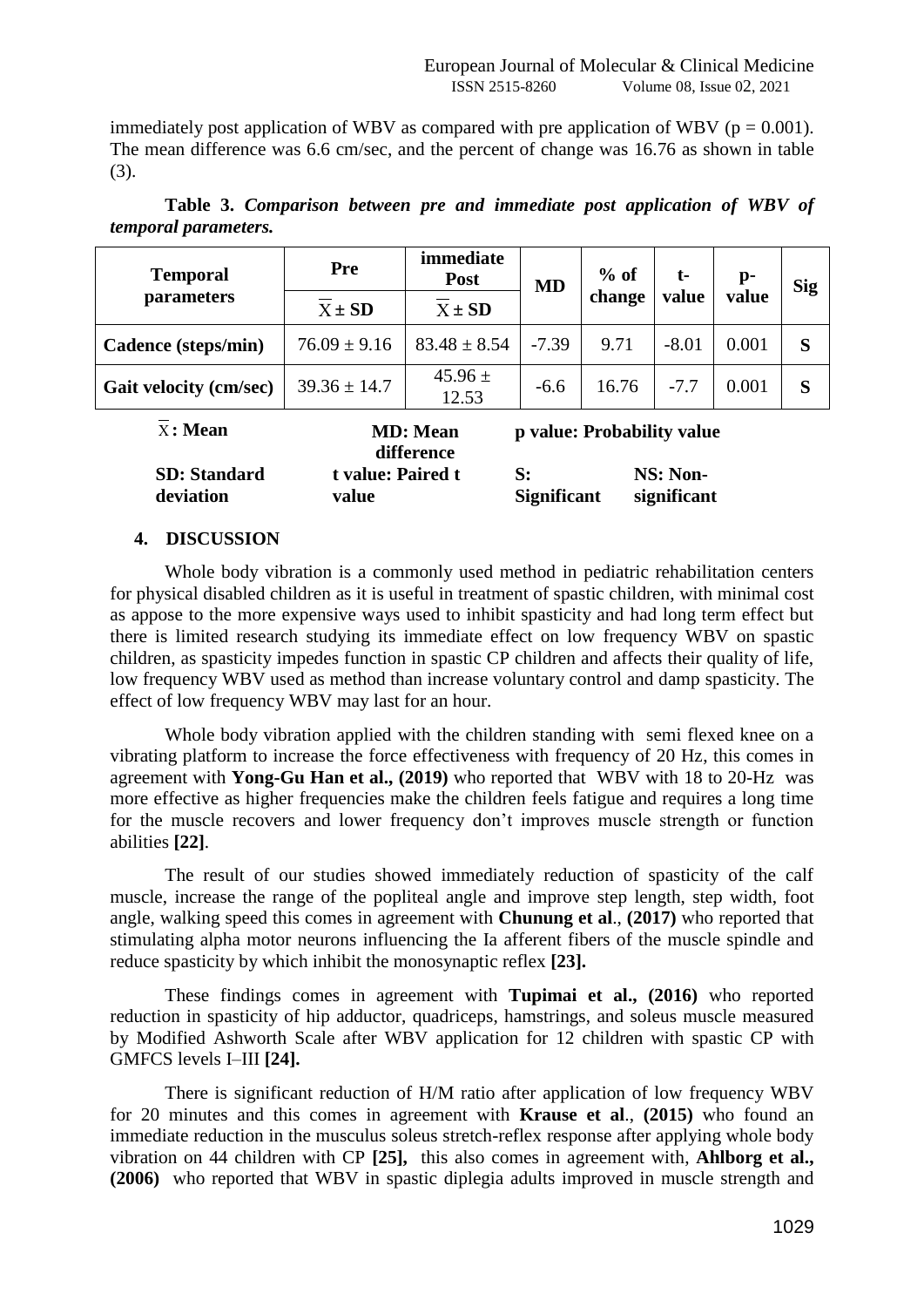reduced spasticity of the knee extensor muscles**[26]**, this also comes in agreement with **Sean A et al., (2015)** Who reported that whole body vibration provides symptomatic relief for CP children and it may improve spasticity, muscle strength and coordination **[27]**.

Whole body vibration induced excitatory influences continue for a short time after the WBV, resulting in a transient increase in spasticity followed by induced inhibitory influences resulting in reduction of spasticity. Whole body vibration reduced spasticity so the children are more free and relaxed allowing them to execute more effective tasks so there is improvement in the popliteal angle and kinematics gait parameters this comes in agreement with **Lanitia L.Ness (2009)** who reported that reduction in quadriceps spasticity after WBV is greater after 15 minutes of application than 5 minutes of application **[28]**. Also, our results agree with **Hsin-Yi et al., 2015** who suggested that an 8-week WBV intervention normalized muscle tone, improved active joint range and enhanced ambulatory performance in children with cerebral palsy for at least 3 days **[29]**.

Whole body vibration stimulates muscle spindle, tendon organs, Pacinian, and Meissner corpuscles [**30**], WBV stimulates proprioceptive receptors specially the muscle spindles which could initiate stretch reflexes, resulting in the activation of  $\alpha$  motor neurons and causes muscle contraction, WBV could also improve postural stability due to its positive effects on muscle strength, synchronization of the motor units firing and improved cocontraction of synergist muscles, that might bring about better balance control strategies in patients [**31**].

# **5. Conclusion**

Low frequency whole body vibration is an effective modality for spastic cerebral palsied children it reduced spasticity and improves range of motion and kinematic gait parameters.

## **Recommendations**

- Using whole body vibration on other cases than cerebral palsy.
- Using whole body vibration for different age groups.
- Matching different age groups on the training program of vibratory stimulation for different cases.
- Using whole body vibration for other cases with different spasticity and functional levels.
- Increasing application time of whole-body vibration.

# **AUTHORS' CONTRIBUTION**

We are five authors for this work, and we did all requirement to accomplish this work, there is no other researchers participate in this work**.**

## **Competing interests:**

We did not receive any financial support from any institution or company it is our project and we insured all expenses. No competing interests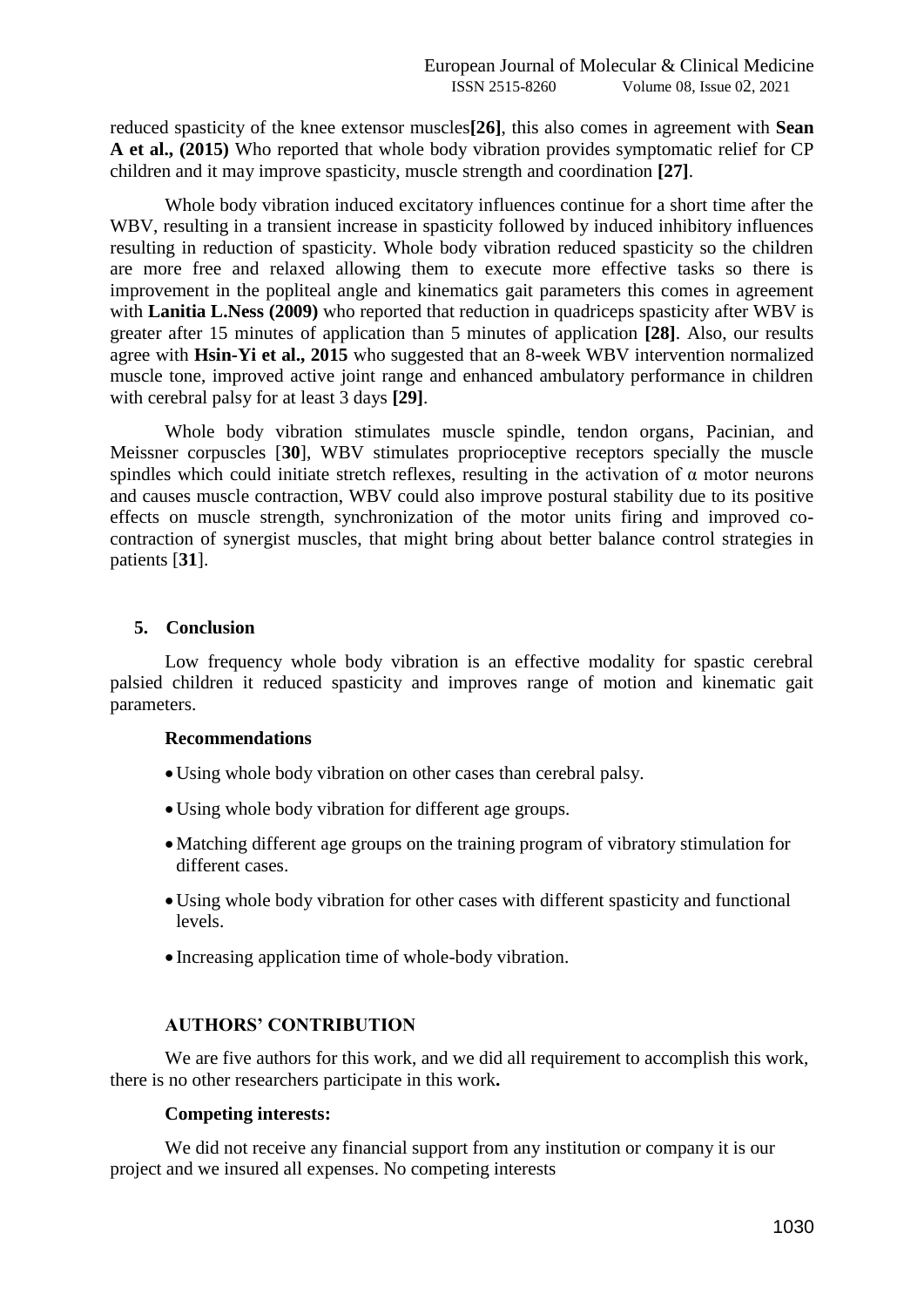# **Source of funding:** self-funding.

## **6. References**

- 1. Berker N and Yalçın S. The help guide to cerebral palsy, General concepts, associated problems. **Istanbul, Turkey. Global HELP 2010:19:5–14.**
- 2. Tong-Wai R., Wester R. and Shevel M. 'A clinical and etiologic profile of spastic diplegia'. **Elsevier Science, 2006; 34, (3), 212–218.**
- 3. Van Den Noort J. C., Scholets V. A., Becher J. G. & Harlaar J. Evaluation of the catch in spasticity assessment in children with cerebral palsy. **Archives of physical medicine and rehabilitation. 2010: 91, 615-623**
- 4. Ju Y., Hwang I., Cherng R. Postural adjustment of children with spastic diplegic cerebral palsy during seated hand reaching in different directions. **Arch Phys Med Rehabil. 2012; 93:471–479.**
- 5. Butti N., Montirosso R., Giusti L., Piccinini L., Borgatti R., & Urgesi C. Early brain damage affects body schema and person perception abilities in children and adolescents with spastic diplegia. **Neural Plasticity 2019:1-17.**
- 6. Tecklin J. Pediatric Physical Therapy, 5th edition, Philadelphia: **Lippincott Williams & Wilkins.wolter kluwer 2014**
- 7. Bax and Brown J.K.The spectrum of disorders known as cerebral palsy, 2<sup>nd</sup> edition, London: **Mac Keith Press. 2004**
- 8. Marjorie H and Anne SC. postural dysfunction during standing and walking in children with cerebral palsy: what are the underlying problems and what new therapies might improve balance? **Neural Plast. 2005; 12(2-3): 211-219.**
- 9. Mostafa S. Ali, Ahmed S. Awad, and Mohamed I. Elassal. The effect of two therapeutic interventions on balance in children with spastic cerebral palsy: A comparative study. **J Taibah Univ Med Sci. 2019 Aug; 14(4): 350–356.** doi: [10.1016/j.jtumed.2019.05.005](https://dx.doi.org/10.1016%2Fj.jtumed.2019.05.005)
- 10. Marin PJ and Rhea MR. "Effects of vibration training on muscle power: a metaanalysis". **J Strength Cond Res. 2010 Mar;24(3):871-878.**
- 11. Myung-Sook Ko, Yon Ju Sim, Do Hyun Kim, Hye-Seon Jeon. Effects of 3 Weeks of Whole-Body Vibration Training on Joint Position Sense, Balance, and Gait in Children with Cerebral Palsy: A Randomized Controlled Study. **Physiotherapy Canada. January 2016.68(2):1-7.**
- 12. Rogan S., Hilfiker R, Herren K., Radlinger L. & De Bruin E. D. Effects of whole-body vibration on postural control in elderly: a systematic review and meta-analysis. **BMC geriatrics. 2011; 11, 72.**
- 13. Banky M, Ryan HK, Clark R, Olver J, Williams G. Do clinical tests of spasticity accurately reflect muscle function during walking: a systematic review. **Brain Inj 2017; 31(4): 440-55.**
- 14. Seo HG, Oh PM, Leigh JH, Chun C, Park C, Kim CH. Effect of focal muscle vibration on calf muscle spasticity: a proof-of concept study. PM&R: **J Injury Func Rehabil 2016; 8(11): 1083-1089.**
- 15. Ruck J, Chabot G, Rauch F. Vibration treatment in cerebral palsy: A randomized controlled pilot study. **J Musculoskelet Neuronal Interact. 2010;10(1):77-83.**
- 16. Bohannon RW and Smith MB. Interrater reliability of a modified Ashworth scale of muscle spasticity. **Phys Ther. 1987;67(2):206-207.**
- 17. Towns M, Rosenbaum P, Palisano R,Virginia F W. Should the Gross Motor Function Classification System be used for children who do not have cerebral palsy? **Developmental Medicine & Child Neurology.2017;60(2) 147-154**